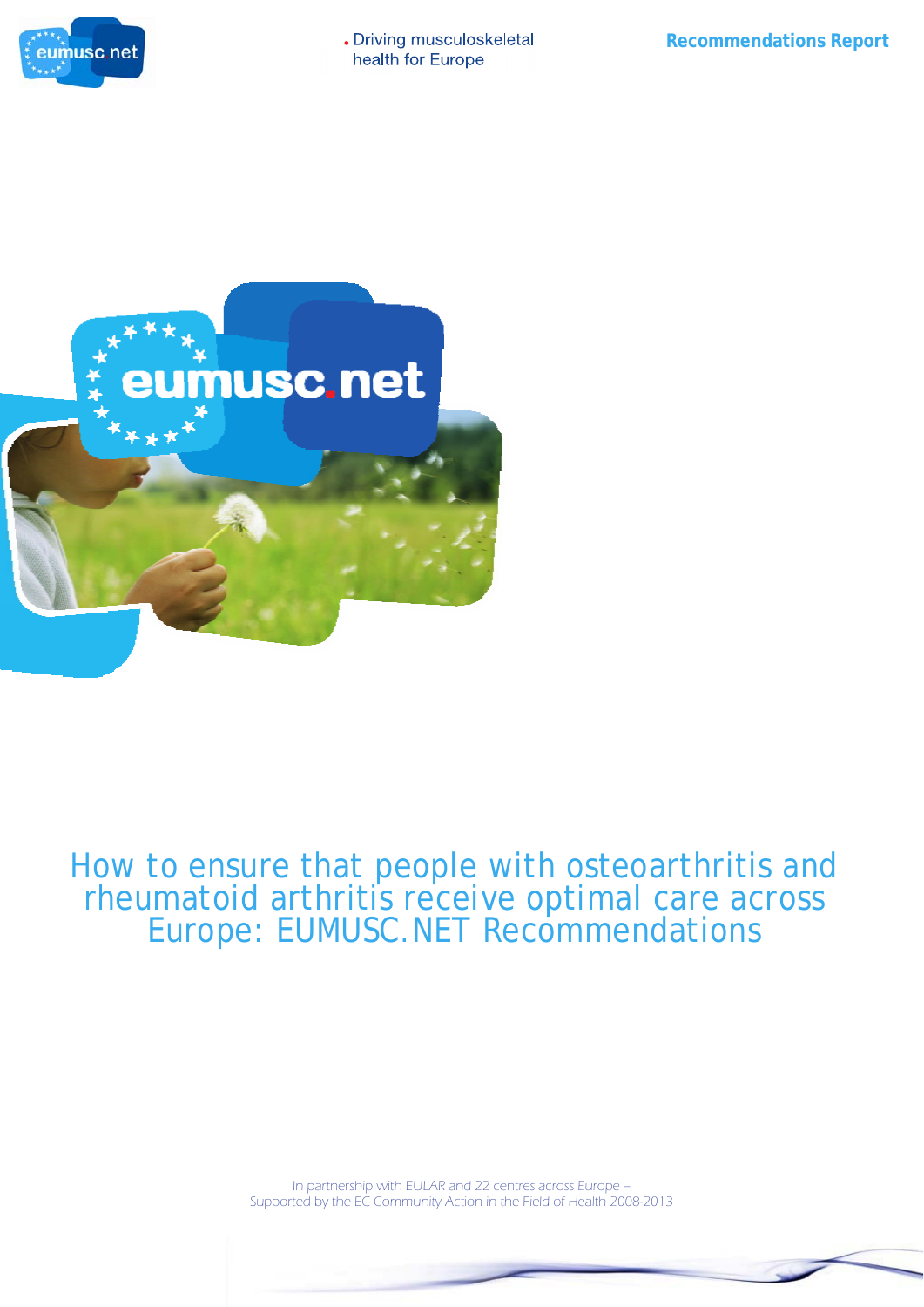

*Recommendations to achieve better standards of care for people with Osteoarthritis and Rheumatoid Arthritis through an understanding of barriers and facilitators to their provision, with examples of good practice.* 

## **Problem Statement**

Musculoskeletal conditions are common across Europe. They are the largest cause of physical disability, incur major social costs and are a major loss of productivity. There is a large and growing disease burden across all EU member states, an evidence of differences in care between countries, and a failure to implement evidence based interventions. All these provide a need to reduce this burden.

The aim of EUMUSC.net is to raise and harmonise quality of care and enable equity of care of rheumatic diseases and other musculoskeletal conditions across the Member states.

#### **Benchmark – Tools to measure**

To achieve its aim of harmonising quality of care and enabling equity of care across the Member states, EUMUSC.net has developed standards of care for Europe for osteoarthritis and rheumatoid arthritis and developed methods that provide each member state with the tools to measure the burden of musculoskeletal conditions in their own country and the quality of implementation of standards of care.

The tools developed by EUMUSC.net are:

- Assessment tool to measure the burden of musculoskeletal conditions
- Standards of care that citizens should expect
- health care quality indicators to measure healthcare provision to deliver these standards

Measuring is important because it will enable a Member State to benchmark its position relative to other countries and help to identify areas for improvement.

The implementation of the tools will enable a country to:

- Accurately assess the burden of musculoskeletal conditions
- Understand the standards of care that their citizens should expect
- Measure the quality of healthcare it provides, relative to the standards of care
- Set goals for improvements in the provision of healthcare
- Recognise barriers to achieving its goals for healthcare provision
- Measure progress towards equity of care by comparison with an EU good practice model

Recommendations focus on measurement, comparison, goals, improvement and equity:

- 1. Start Measuring
- 2. Compare
- 3. Set Goals
- 4. Work to improve
- 5. Strive for Equity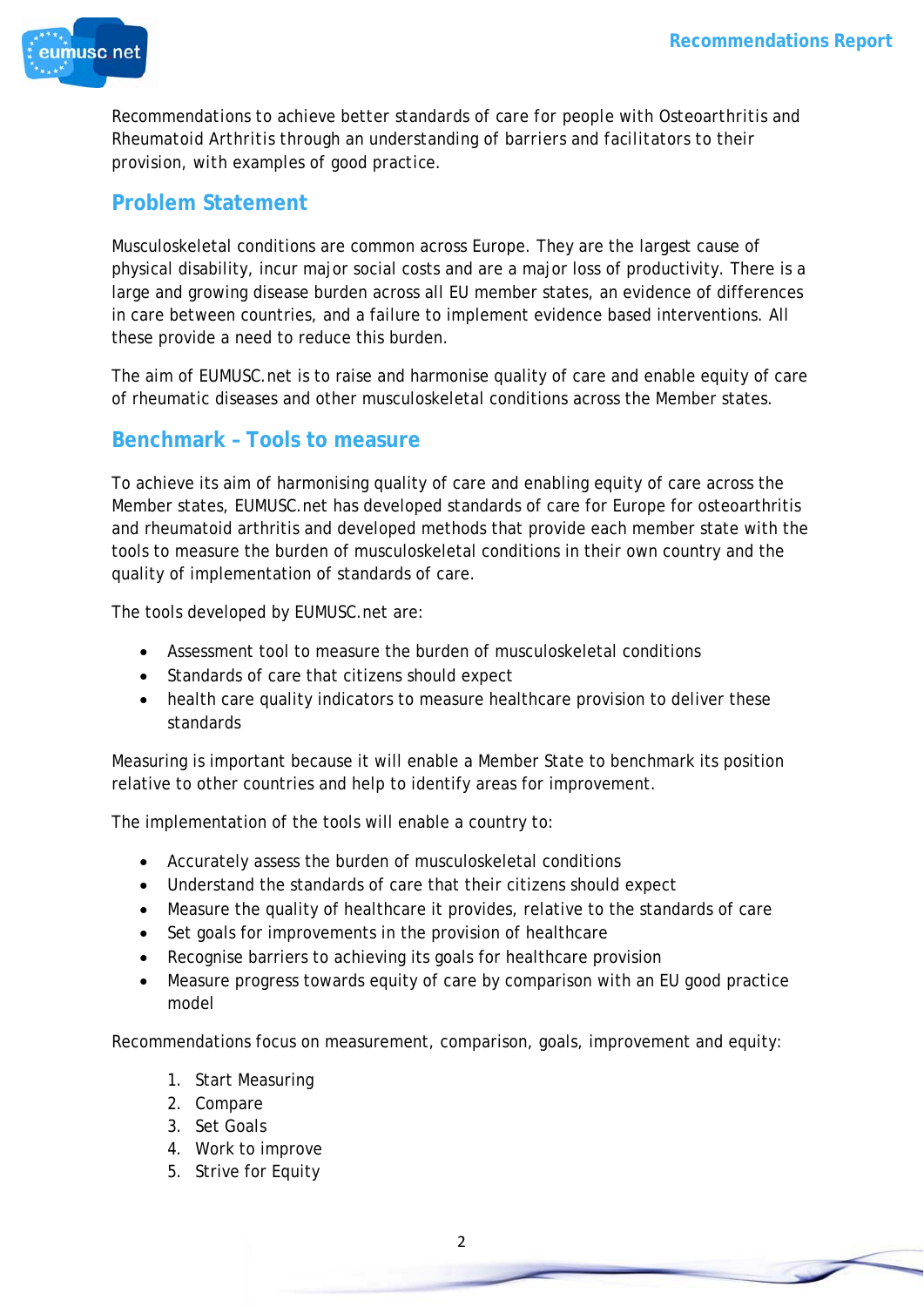

# **Recommendation no.1 - Start Measuring**

#### Assessment Tool

To understand the spectrum of musculoskeletal conditions it is necessary to understand their impact. EUMUSC.net has developed a set of core indicators in the form of an assessment tool that can be used to measure the following:

- Incidence and prevalence
	- o Activity-limiting musculoskeletal pain
	- o Low back pain
	- o Neck pain
	- o Rheumatoid arthritis
	- o Osteoarthritis (hip, knee, hand)
	- o Osteoporosis
	- o Hip fracture
- Health services utilisation
	- o Hip arthroplasty
	- o Knee arthroplasty
	- o Primary care visits related to Musculoskeletal conditions
- Human resources
	- o Primary care physicians
	- o Rheumatologists
	- o Orthopaedic surgeons
- Health-related quality of life
- Work loss due to musculoskeletal conditions (permanent, temporary)
- Co-morbidities
	- o Obesity
- Population health

#### Standards of Care and Health Care Quality Indicators

To understand the quality of healthcare being provided it is necessary to understand the standards of care that citizens should expect and be able to measure the extent of achievement of healthcare providers in delivering these Standards of care. EUMUSC.net has analysed Standards of care for Europe and developed Health Care Quality Indicators that can be used to measure the quality of healthcare provision, relative to the standards of care. The health care quality indicators assess the following factors:

- Referrals process
- Consultation process
- Follow up assessments
- Assessment of disease and its impact on quality of life and participation
- Documentation process
- Self-Management advice
- Treatment plans
- Pharmacological therapy
- Safety (drug side-effects, tuberculosis screening)
- Optimising disease management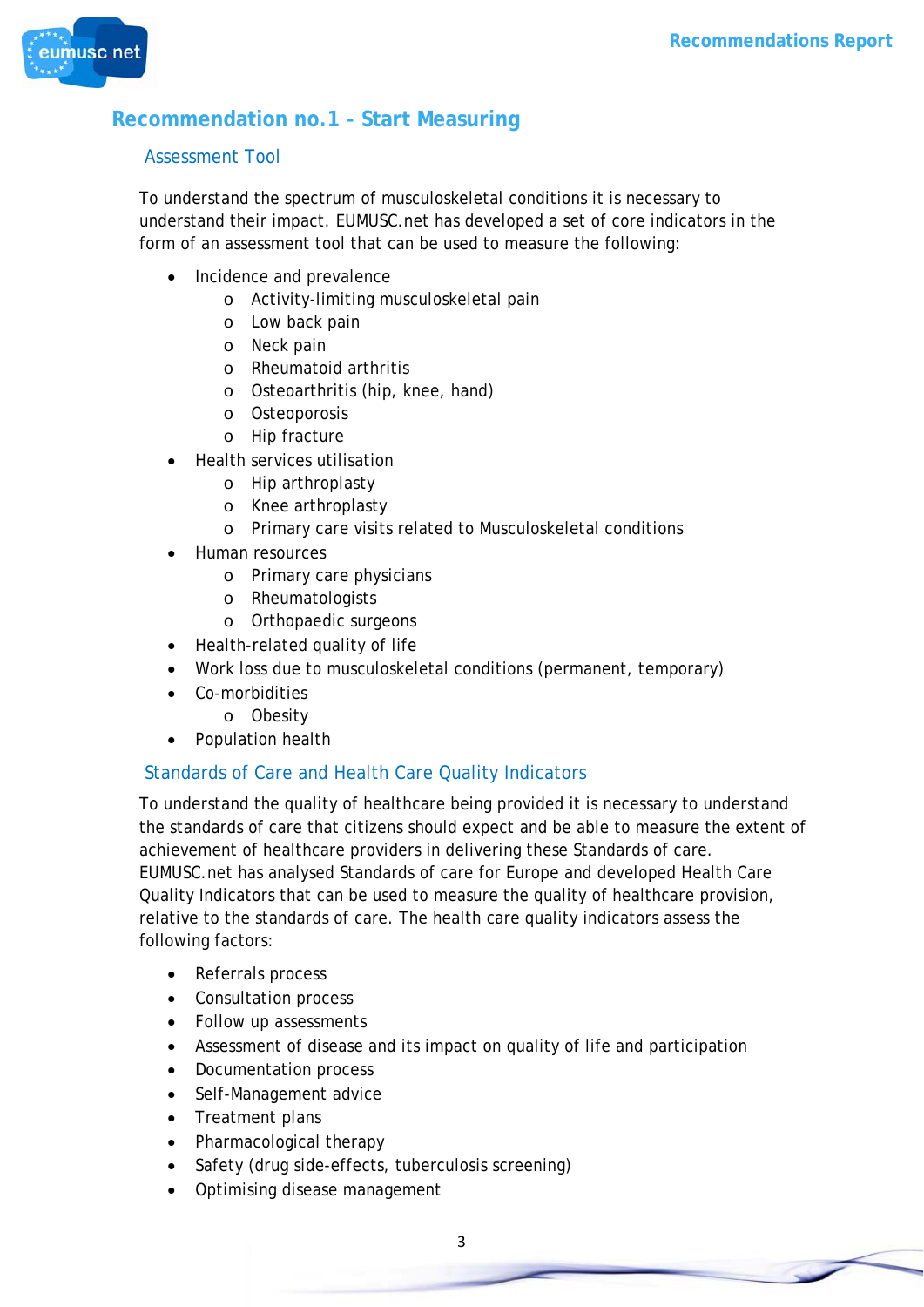

- Standardised disease assessment
- Physical therapy
- Assistive device assessments
- Professional education

**Recommendation No 1** of EUMUSC.net is that each member state uses the assessment tool to measure the impact of musculoskeletal conditions, adopts the standards of care, and encourage the use of the healthcare quality Indicators to measure the quality of healthcare provision.

The measures are based on evidence, practicality and relevance. The EU wide adoption of the same standards of care and their indicators will enable meaningful comparisons to be made between each country and consequently enable equity of care.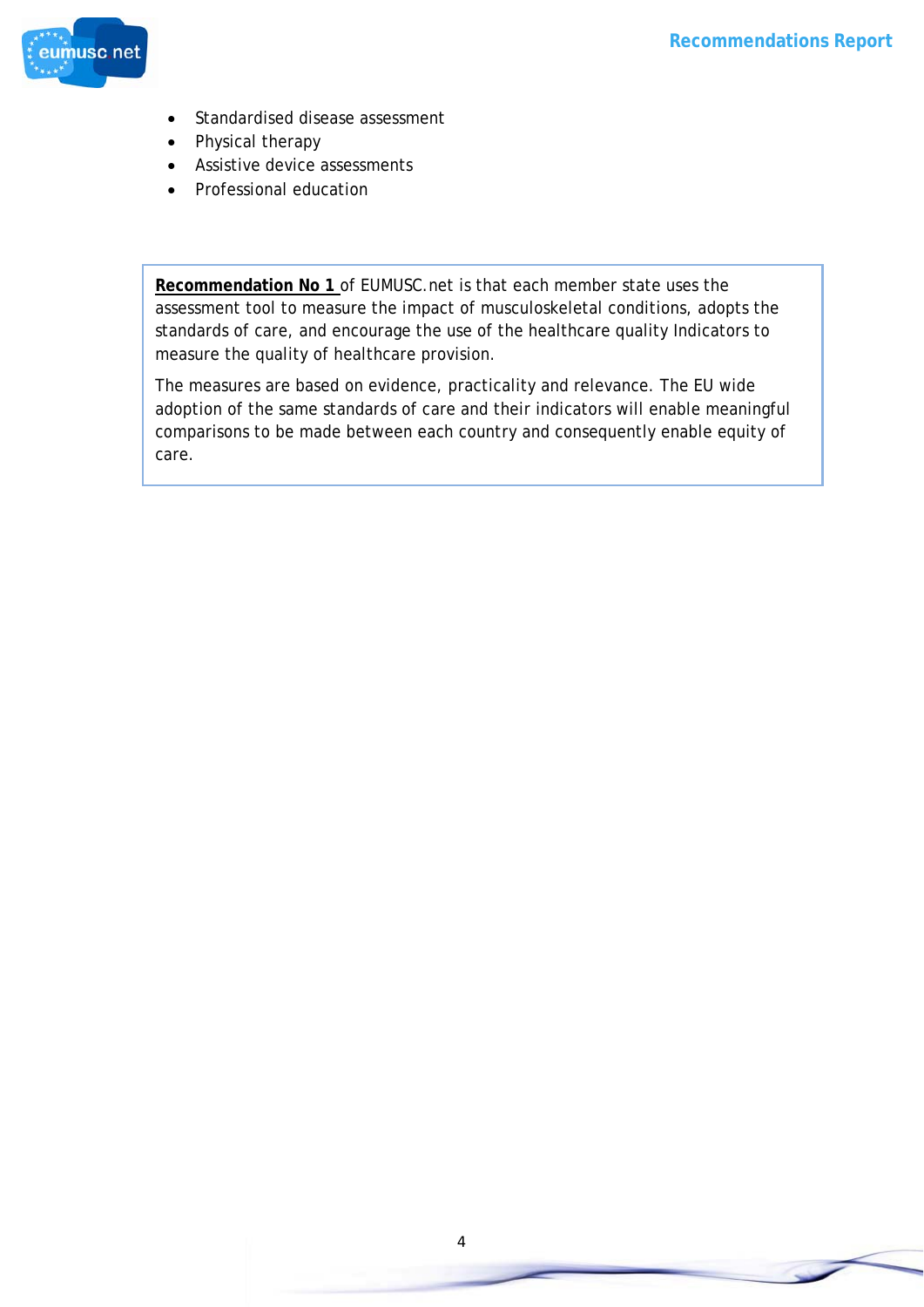

#### **Recommendation No 2 - Compare**

Measurements based on community-wide standards provide the opportunity to compare local performance data with similar performance data for other countries or regions. For example data relating to the impact of musculoskeletal conditions can be compared with other countries and with the average for the EU. Expressed on a percapita basis this will enable such comparisons as the number of health professionals employed in a country compared to other countries with similar prevalence of musculoskeletal conditions and with the EU average. The provision of various aspects of care against agreed benchmarks can be compared between and within Member states.

EUMUSC.net has conducted an extensive analysis of the impact of musculoskeletal conditions throughout the member states. Use of the assessment tool will support comparisons of local data with the results of the EUMUSC analysis.

EUMUSC.net has also produced a case study of good practice in the provision of healthcare services which can be used a s a benchmark for comparison with findings in each of the member states.

**Recommendation No 2** of EUMUSC.net is that each member state analyses data collected about the impact of musculoskeletal conditions and the provision of health care services and compares the collected data with similar data collected by EUMUSC.net for other member states and the EU average.

It is important to understand the importance of individual aspects of musculoskeletal conditions in your population related to standards in order to set appropriate goals.

Each member state should encourage healthcare providers to audit and compare if they are delivering the agreed standards of care.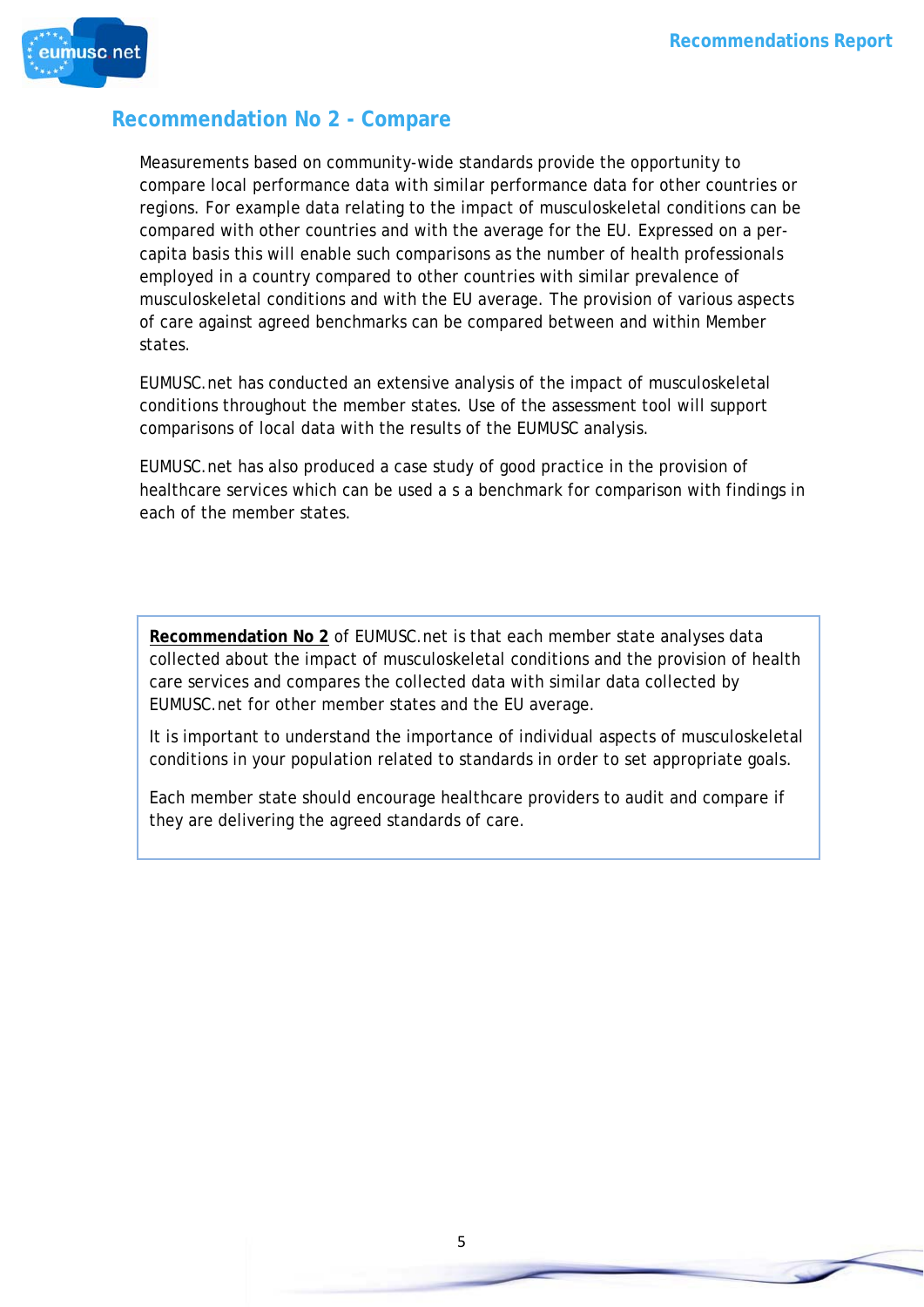

## **Recommendation No 3 – Set Goals**

All stakeholders should set goals. The stakeholders include the public at risk, patients, healthcare and social care professionals, employers, national political levels and European political levels.

The setting of goals will provide direction for provision of healthcare. This will help to improve musculoskeletal health and enable progress towards equity of care to be evaluated.

EUMUSC.net recommends that each member state sets goals for improving musculoskeletal health, supported by measurable objectives.

Goals need to be specific, measurable and achievable - and should meet the needs and priorities of the actual or potential musculoskeletal population. This can be assessed from the analysis suggested under recommendation no 2 and will lead to an understanding of which conditions carry the greatest burden, and where assessment, management and treatment need improvement most. Based on the results from eumusc.net, it is suggested that the goals should:

- Be commensurate with the currently assessed burden of musculoskeletal conditions
- Address the need for timely and equitable access to care and treatment, including self- management
- Achieve availability of sufficient resources, especially suitably trained health care professionals and access to appropriate interventions
- Support healthy lifestyles through public health programmes
- Support patient and professional access to high quality information
- Support research to increase the understanding of the causes of musculoskeletal conditions
- Initiate and maintain standardised data collection throughout the member states.

For a broad range of goals refer to *The European Action Towards Better Musculoskeletal Health* at http://www.boneandjointdecade.org/european\_action which suggests that goals should be based on commonality of recommendations that will maintain or improve musculoskeletal health whatever the underlying condition. In addition they should combine what evidence-based interventions can achieve, with the requirements of patients, carers, patient representatives and health care providers.

**Recommendation no 3** of EUMUSC.net is that healthcare providers and policy makers should set goals for improving musculoskeletal health and delivering equity of care.

Goals focussed on implementation of the standards of care and provision of resources appropriate to the prevalence of musculoskeletal conditions in each member state will make a positive contribution to improvements in musculoskeletal health and equity of care across the member states.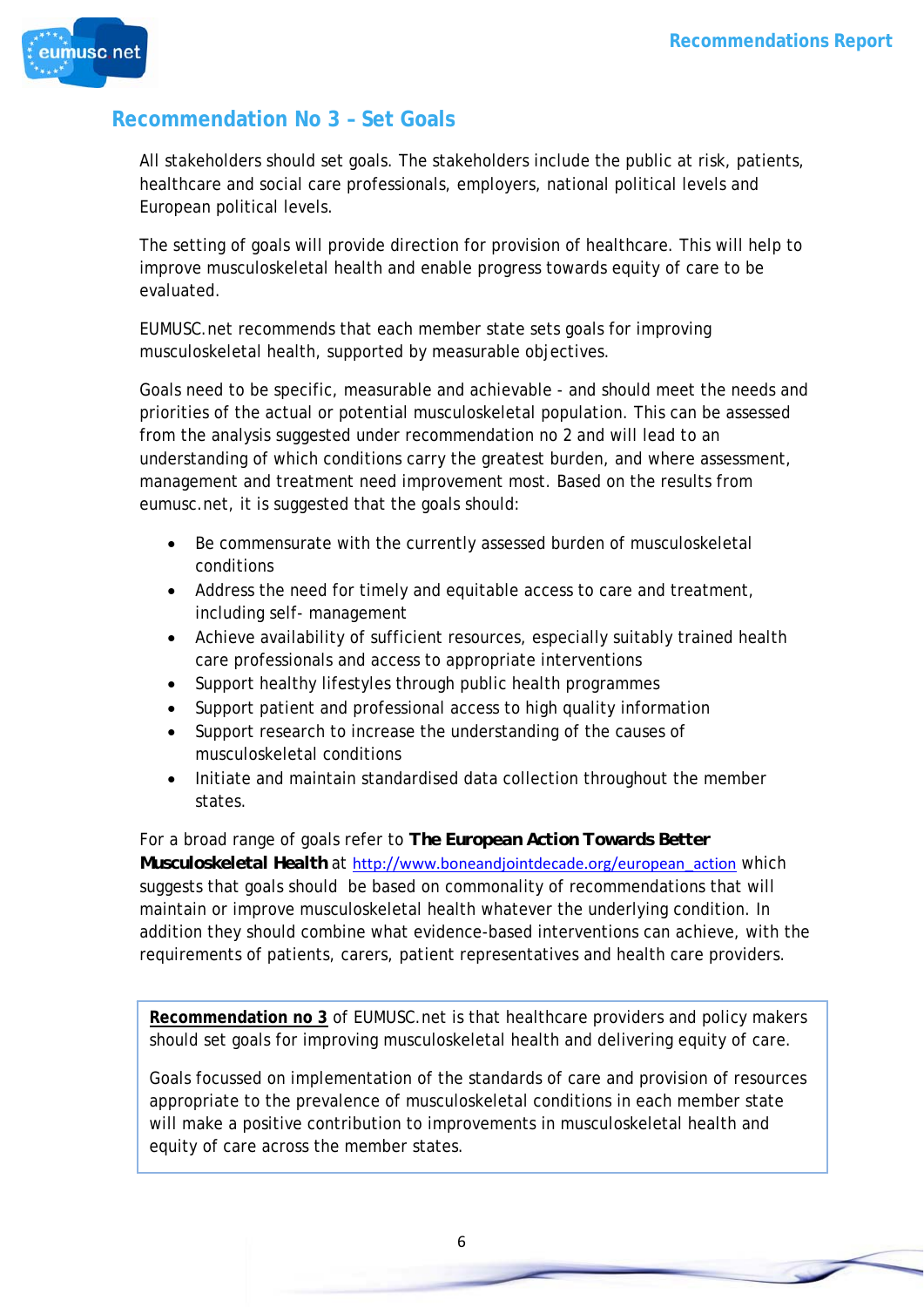

### **Recommendation No 4 – Work to Improve**

Improvement in rheumatology health care will come from developing accessible services that meet the objective of achieving previously established goals.

There are facilitators and barriers to achieving improvements in musculoskeletal health.

Facilitators include:

- Existence of a comprehensive health strategy to address the determinants of musculoskeletal conditions
- Existence of musculoskeletal conditions on the political agenda at all levels
- Recognition of the importance of musculoskeletal health and prioritisation of the availability of appropriate resources
- Prioritisation of research into the causes of musculoskeletal conditions and their impact
- Development of public policies for healthy lifestyles linked to other chronic conditions that share the same risk factors
- Collection and analysis of data to monitor the determinants for occurrence, impact and treatment of musculoskeletal conditions across Europe in a standardised manner

Barriers include:

- Lack of knowledge of the prevalence of musculoskeletal conditions within a population
- Lack of awareness among public, healthcare providers and policy makers alike
- Costly and clinically ineffective resources
- Shortage of champions for change at all levels i.e. political, healthcare professional, employer, patient and public levels
- Lack of goals or absent implementation strategy

**Recommendation no 4** of EUMUSC.net is to identify the barriers preventing and the facilitators enhancing the pursuit of goals that have been established to improve musculoskeletal health and to develop specific actions to reduce or remove those barriers.

As a first step, it is recommended that a local assessment is made of the barriers identified by EUMUSC.net and facilitators for overcoming them as a basis to develop appropriate actions to improve musculoskeletal health.